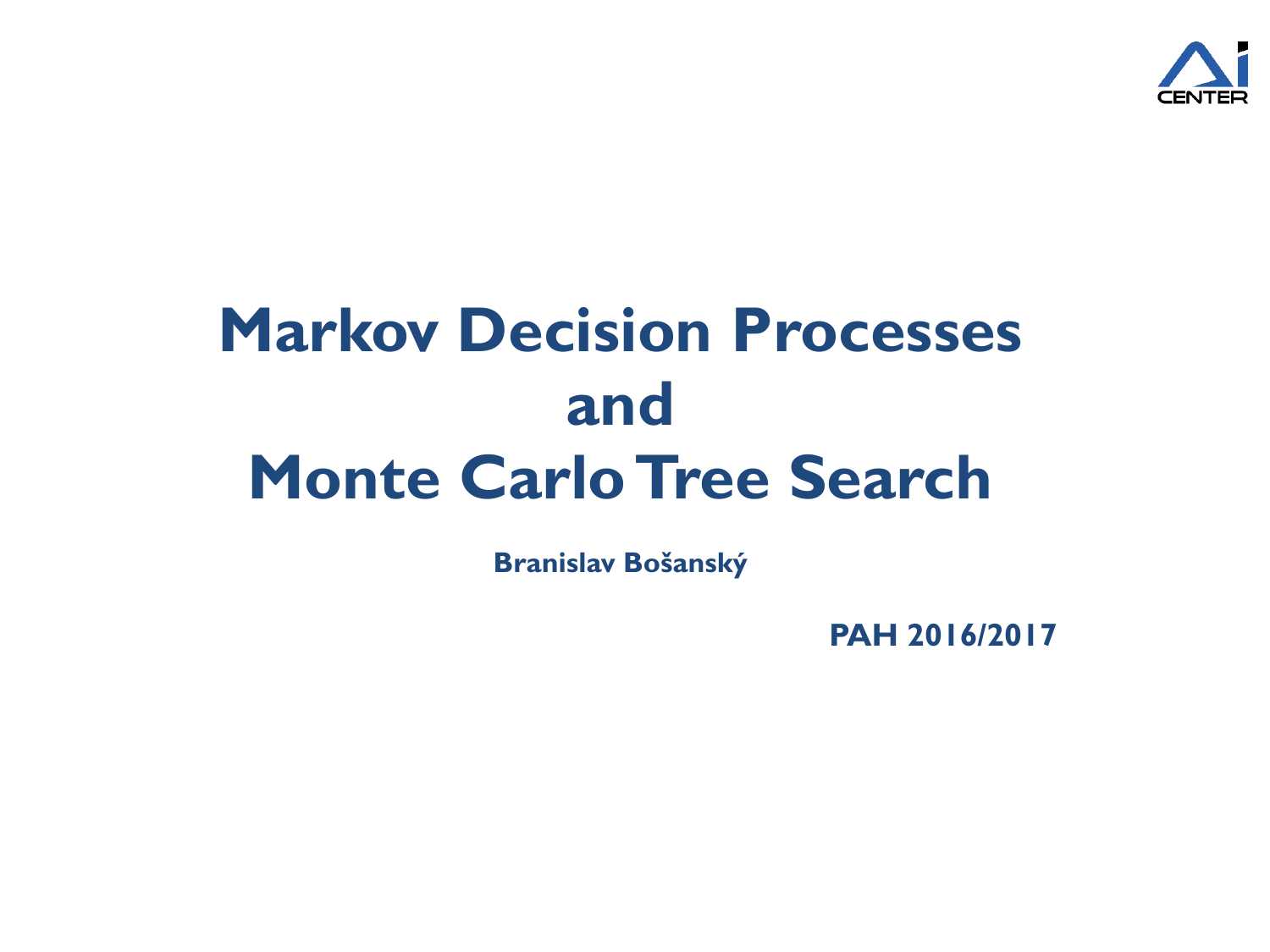#### **Markov Decision Processes**



- Main formal model
- $\bullet \quad \langle S, A, D, T, R \rangle$ 
	- $\bullet$  states a finite set of states of the world
	- actions a finite set of actions the agent can perform
	- horizon a finite/infinite set of time steps  $(1,2,...)$
	- transition function
		- $T: S \times A \times S \to [0,1]; \sum_{s' \in S} T(s, a, s') = 1$
	- reward function
		- $\cdot$   $R: S \times A \times S \rightarrow \mathbb{R}$
		- typically bounded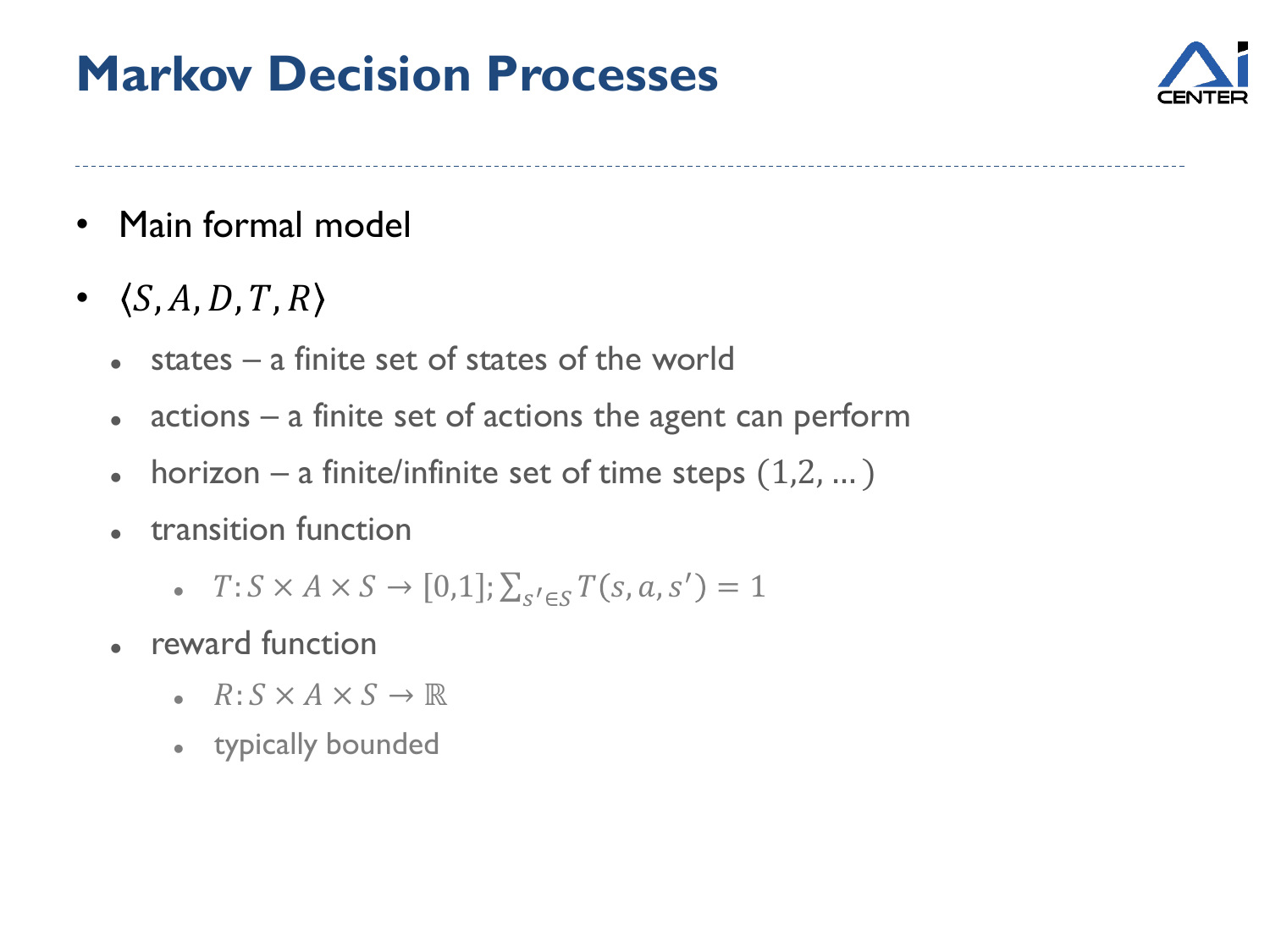## **MDP – policy**



- history-dependent policy
	- $\cdot$   $\pi: H \times A \rightarrow [0,1]; \sum_{a \in A} \pi(h, a) = 1$
- for simple cases we do not need history and randomization
	- Markov assumption
	- finite-horizon MDPs
	- infinite-horizon MDPs with reward discount factor  $0 \le \gamma < 1$
	- stochastic shortest path
	- (… and some others)
- from now on, policy is an assignment of an action in each state and time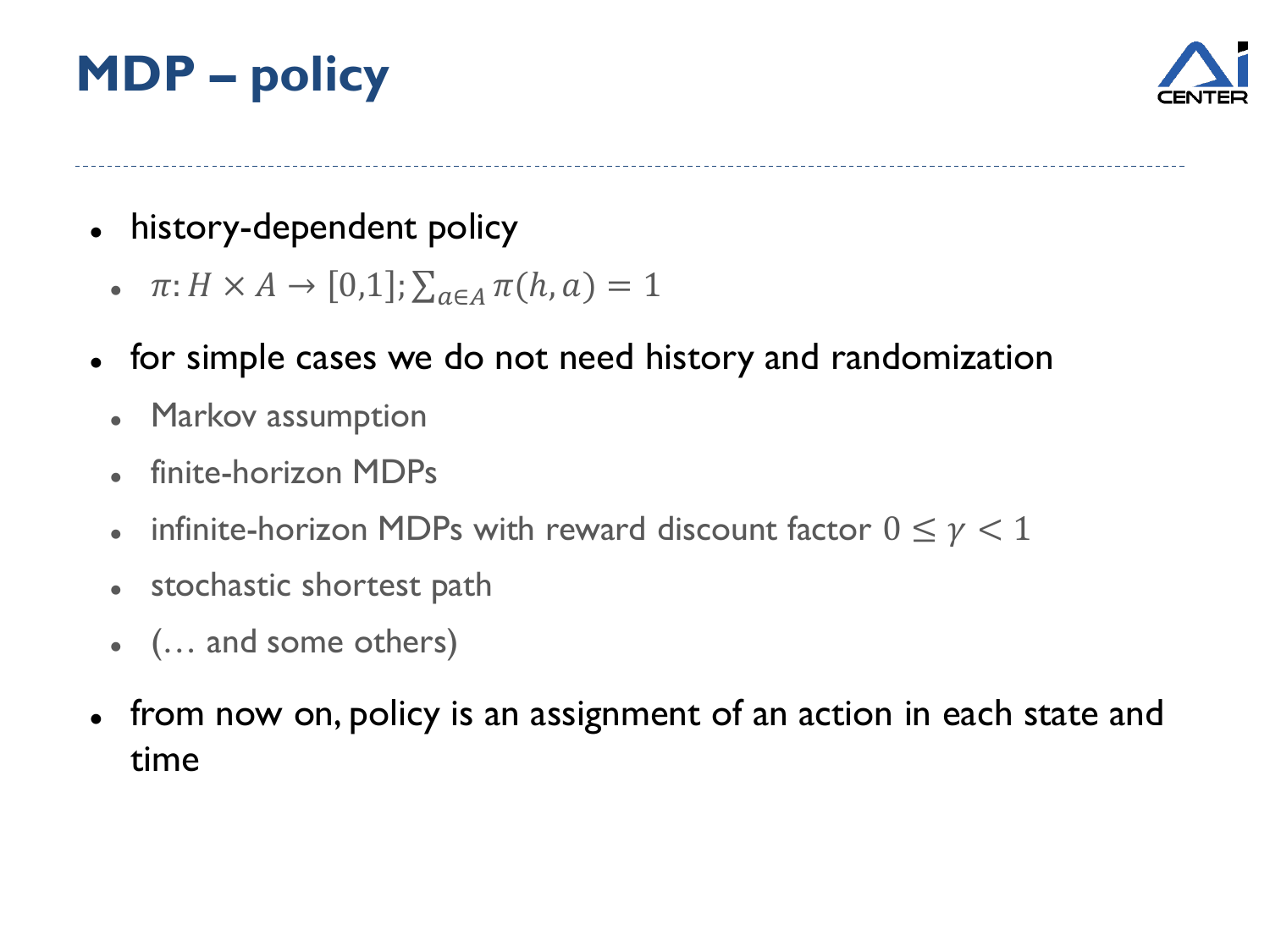### **MDP – policy (2)**



 $\bullet$   $\pi: S \rightarrow A$ 

#### **stationary policy**

- when the policy is same every time state s is visited
- otherwise **nonstationary policy**

#### **positional policy**

deterministic and stationary policy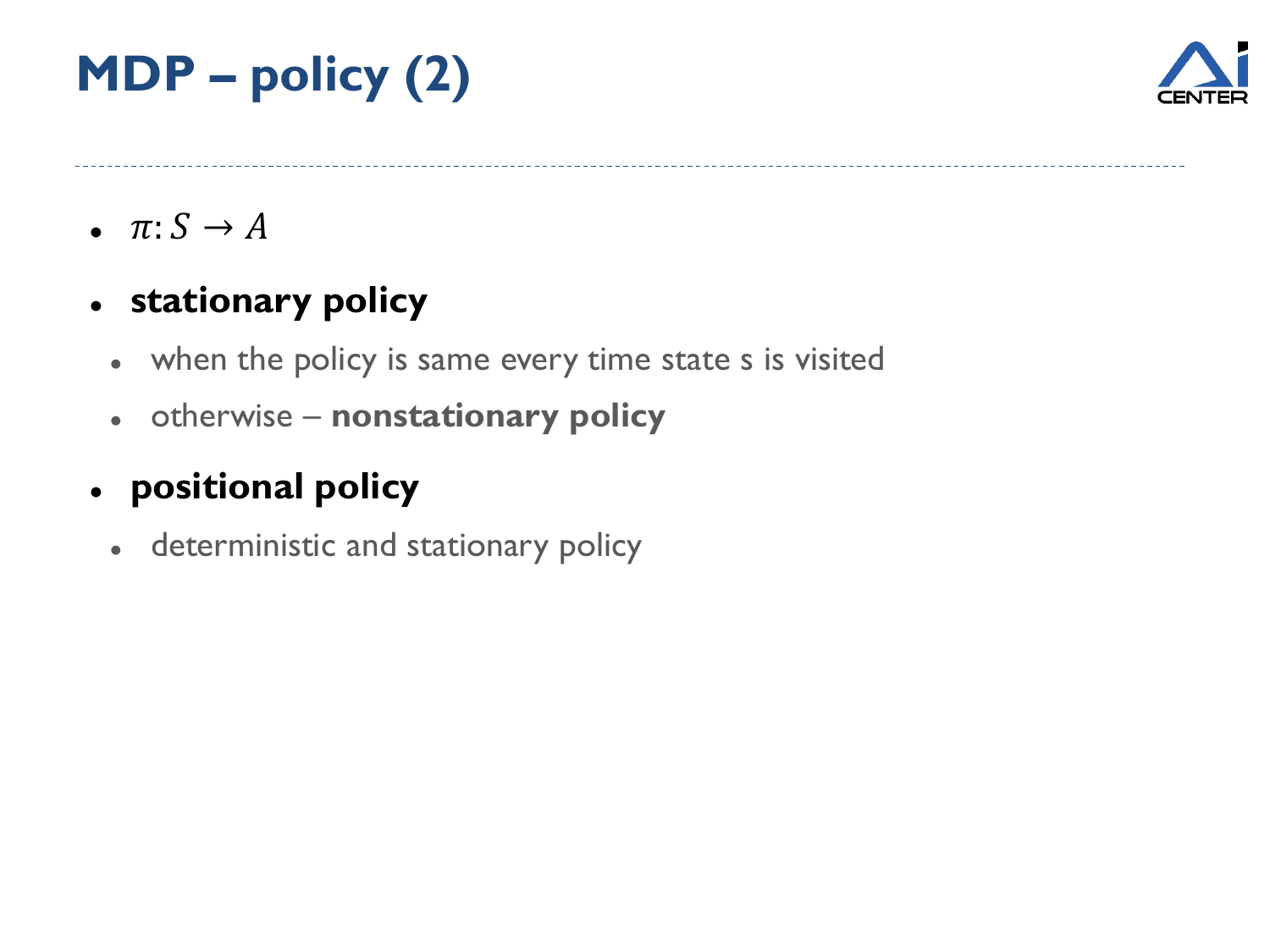#### **MDP – value of a policy**



- we can express an expected reward for every state and time-step when specific policy is followed
- $V_{\pi}^{k}(s) = \mathbb{E} \Big[ \sum_{t=0}^{k} \gamma^{t} \cdot R(s_{t}, a_{t}, s_{t+1}) | s_{0} = s, a_{t} = \pi(s_{t}) \Big]$ 
	- optimal policy :  $\pi^{*,k}(s) = \text{argmax}$  $\pi$  $V_{\pi}^{k}(s)$

- for large (infinite)  $k$  we can approximate the value by dynamic programming
	- $V_{\pi}^{0}(s) = 0$

• 
$$
V_{\pi}^{k}(s) = \sum_{s \in S} T(s, a, s') [R(s, a, s') + \gamma V_{\pi}^{k-1}(s')] \qquad a = \pi(s)
$$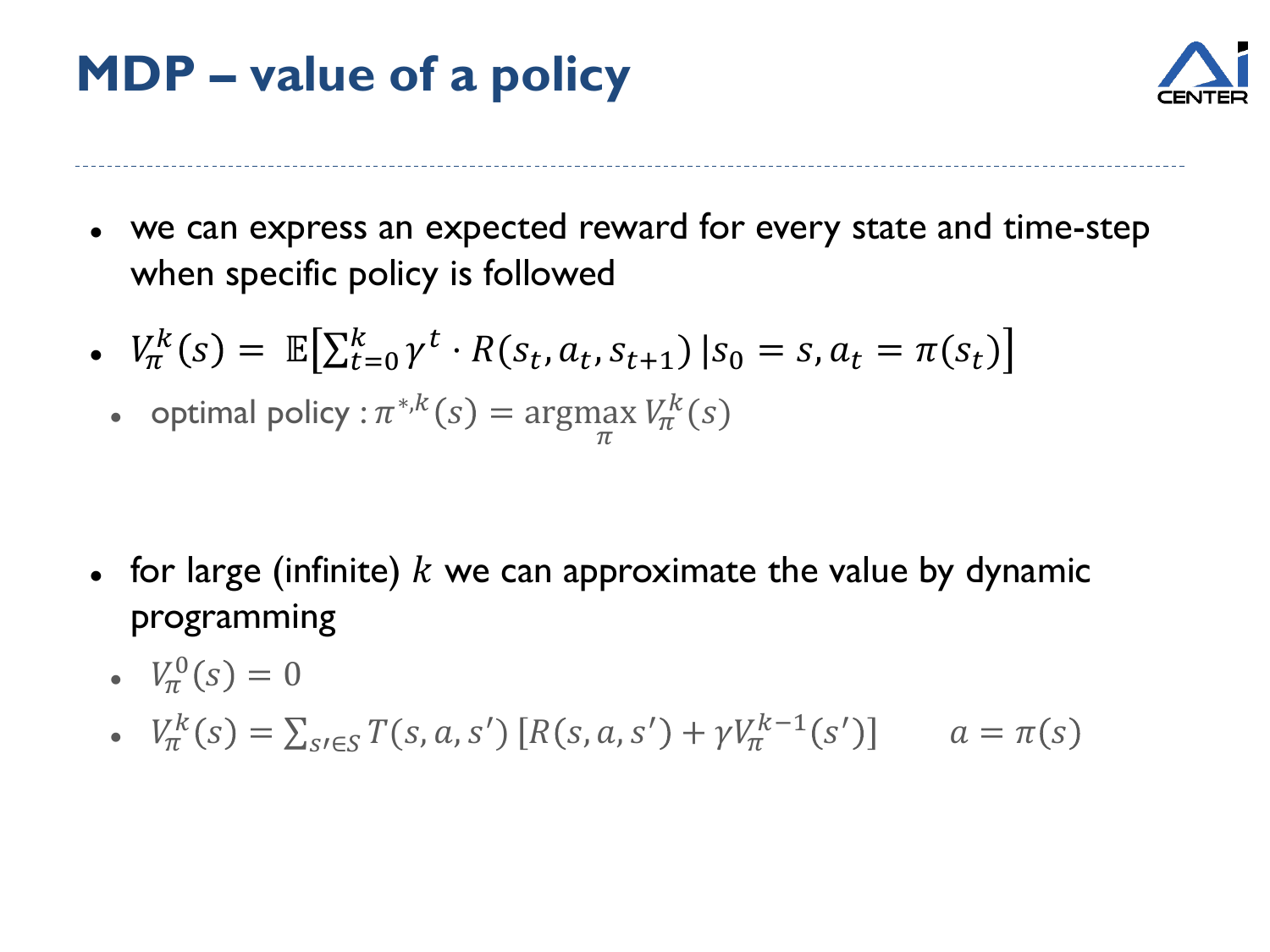#### **MDP – towards finding optimal policy**



- we can exploit the concept of dynamic programming to find an optimal policy
- basic algorithm for solving MDPs based on Bellman's equation
- **value iteration**
	- $V^{0}(s) = 0 \quad \forall s \in S$

• 
$$
V^{k}(s) = \max_{a \in A} \sum_{s' \in S} T(s, a, s') [R(s, a, s') + \gamma V^{k-1}(s')]
$$

Q-function ((, ))

• for  $k\to\infty$  values converge to optimum  $V^k\to V^*$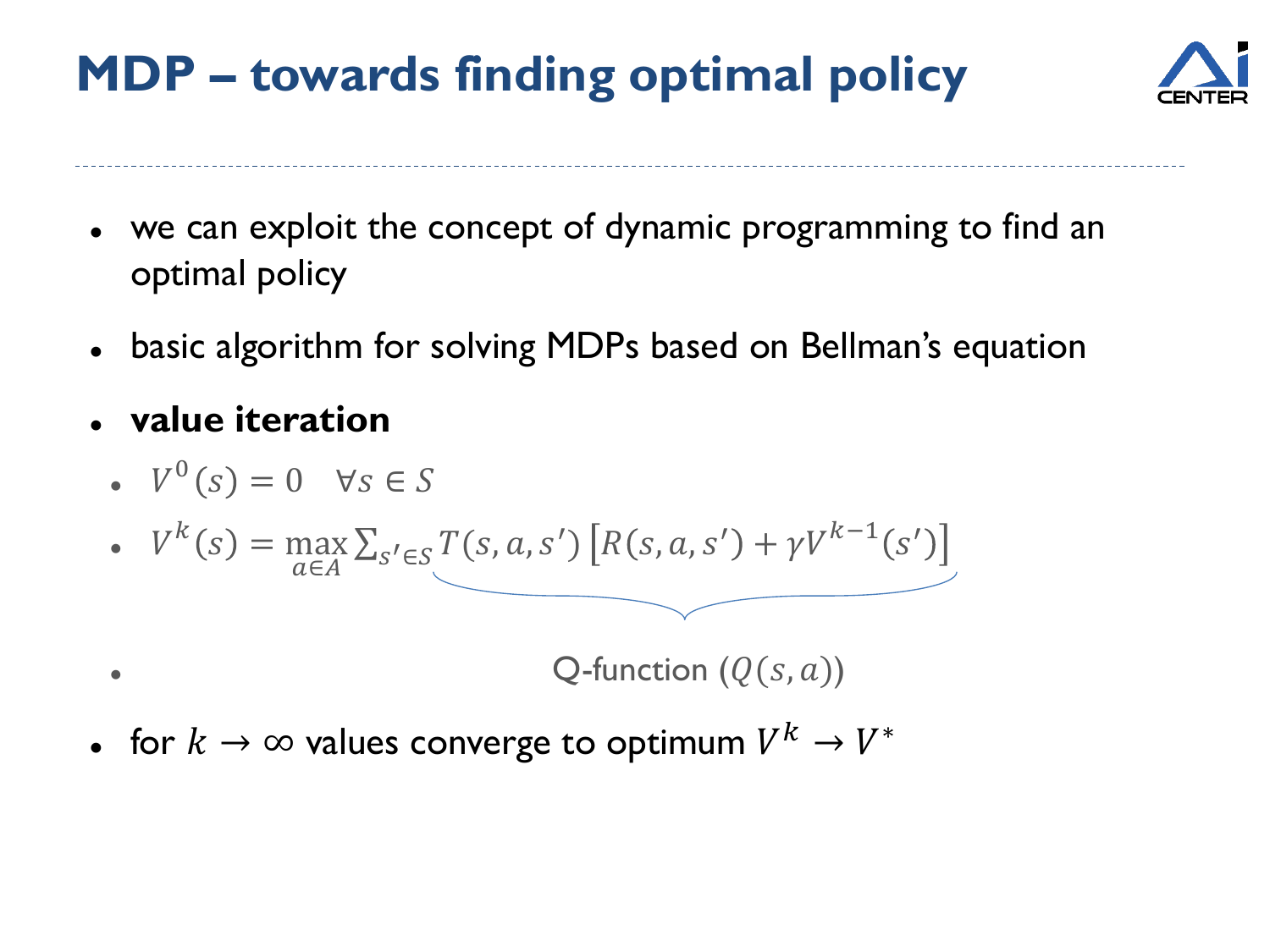#### **MDP – convergence of value iteration**



#### • value iteration converges

- for finite-horizon MDPs:  $|D|$  steps
- for infinite-horizon: asymptotically
	- we can measure residual r and stop if it is small enough  $(r \leq \varepsilon(1-\gamma)/\gamma)$

• 
$$
r = \max_{s \in S} |V_{i+1}(s) - V_i(s)|
$$

• convergence depends on  $\gamma$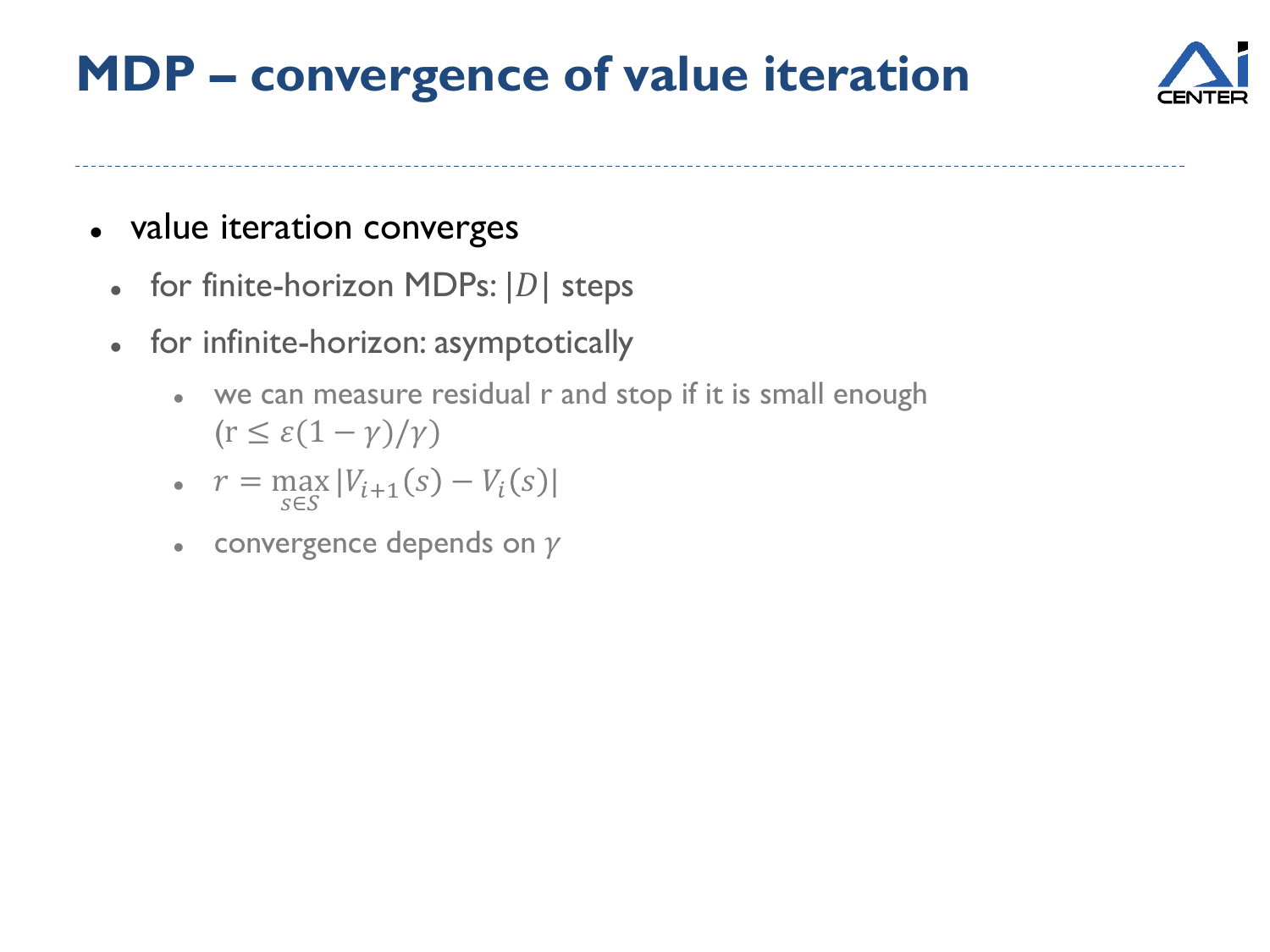## **MDP – extracting policy and policy iteration**

- value iteration calculates only values
- the optimal policy can be extracted by using a greedy approach
	- $\pi^k(s) = \arg \max$  $\max_{a \in A} \sum_{s' \in S} T^k(s, a, s') \left[R^k(s, a, s') + \gamma V^k(s')\right]$

- alternative algorithm **policy iteration**
	- starts with an arbitrary policy
		- $\,$  **policy evaluation:** <code>recalculates</code> value of states given the current policy  $\pi^k$
		- **policy improvement:** calculates a new maximum expected utility policy  $\pi^{k+1}$
	- until the strategy changes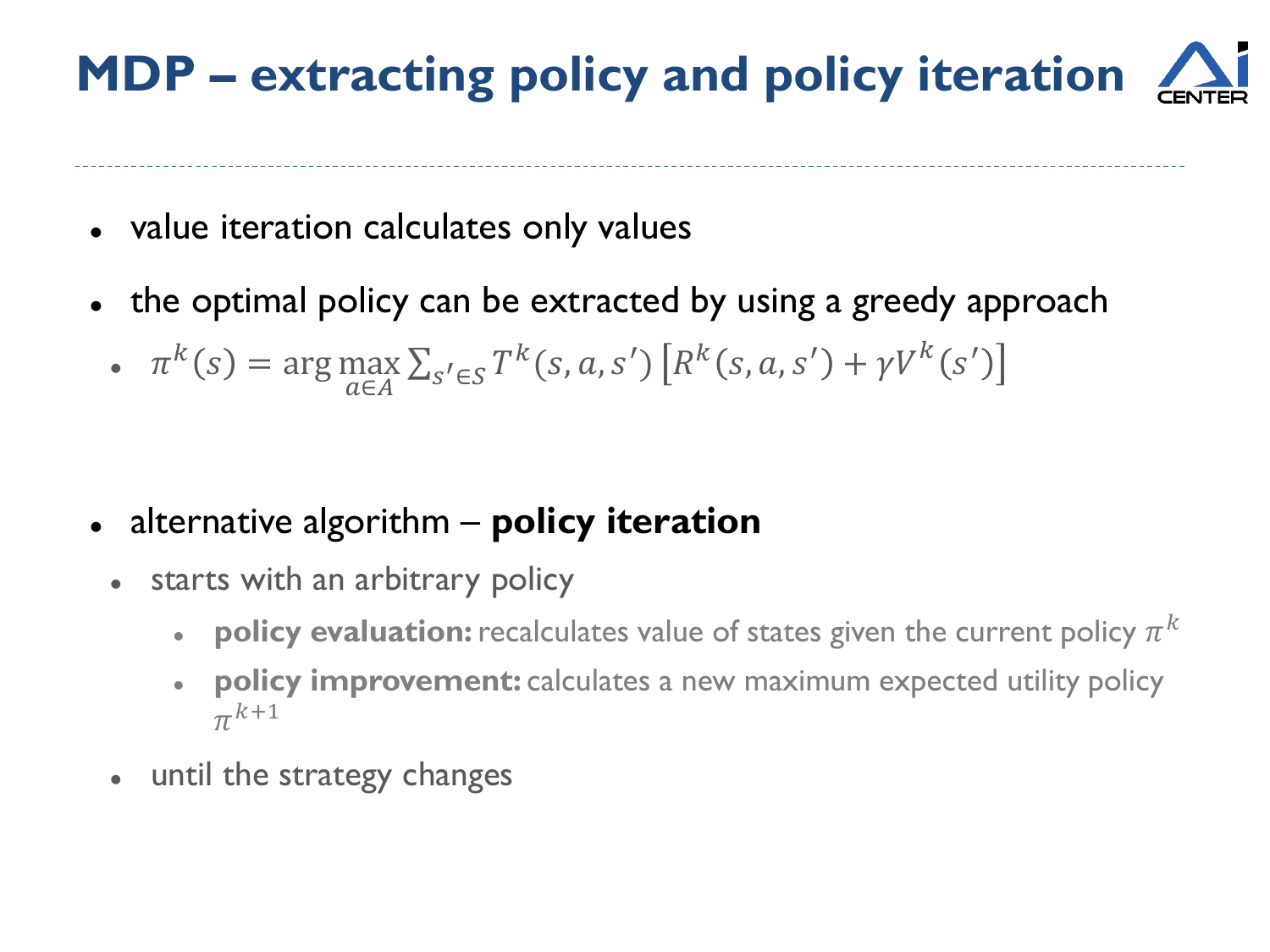#### **MDP –VI/PI improvements**



#### • value iteration is very simple

- updates all states during each iteration
- curse of dimensionality (huge state space)
- **asynchronous VI**
	- select a single state to be updated in each iteration separately
	- each state must be updated infinitely often to guarantee convergence
	- lower memory requirements
- **Q: Can we use some heuristics to improve the convergence?**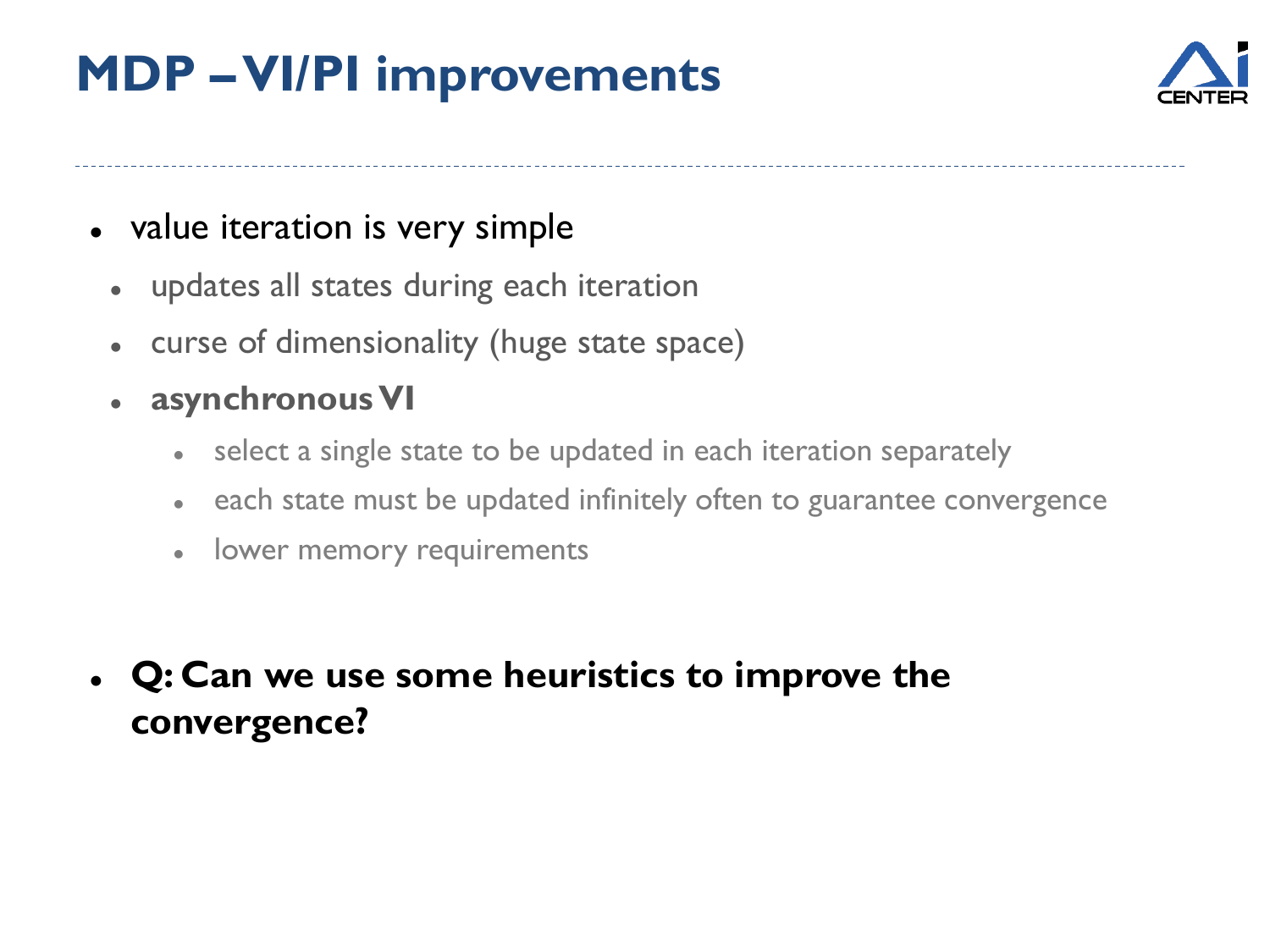#### **MDP –VI/PI heuristics**



- initial values can be assigned better
	- we can use a heuristic function instead of 0

#### **Q: Can you think of any heuristic function?**

- e.g., remember FFReplan/Robust FF?
- we can use a single run of a planner on the determinized version

**Q: What if the values V are initialized incorrectly?**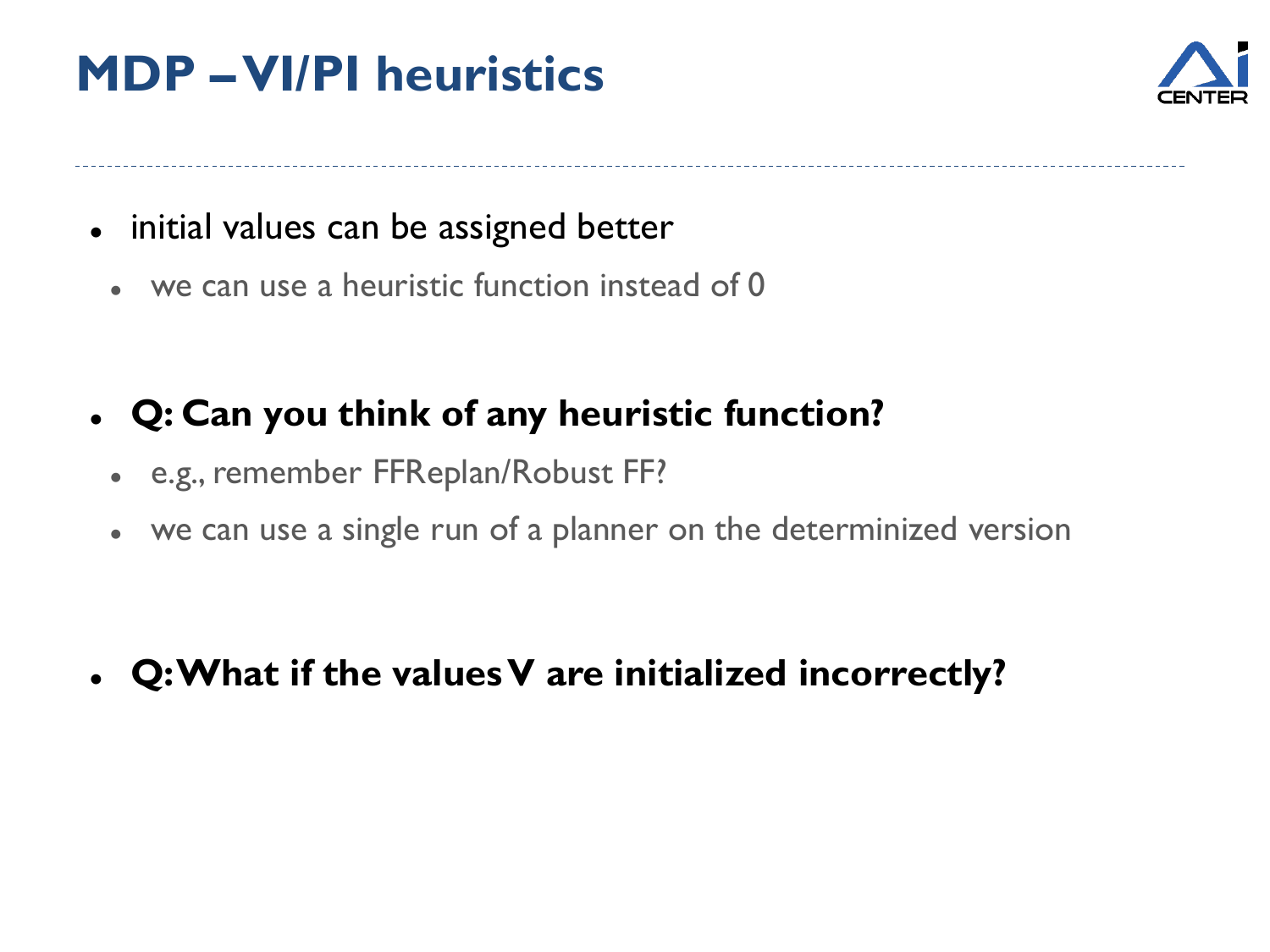#### **MDP –VI/PI with priority**



- $\bullet$  initialize V and a priority queue q
- $\bullet$  select state s from the top of q and perform a Bellman backup
- add all possible predecessors of  $s$  to  $q$
- repeat until convergence
	- priorities: changes in utility, position in the graph, …

- but, values are still updated regardless on the current values
- consider a typical probabilistic planning problem
	- finite-horizon MDP with some goal states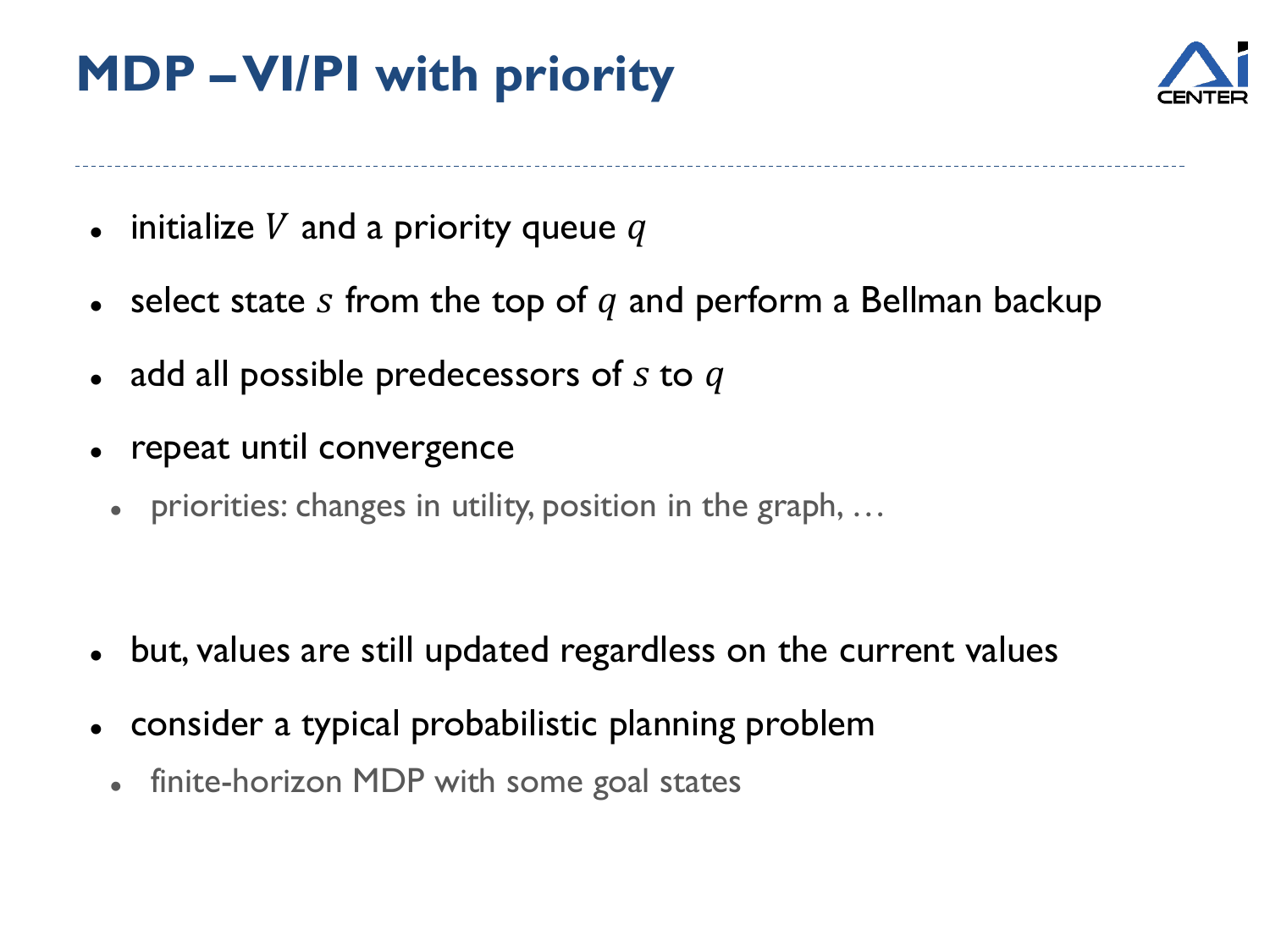#### **MDPs – Find and Revise**



- we can further combine selective updates with heuristic search
	- starts with admissible  $V(s) \geq V^*(s)$  for all states
	- select next state  $s'$  that is:
		- reachable from  $s_0$  using current greedy policy  $\pi_V$ , and
		- residual  $r(s') > \varepsilon$
	- $\bullet$  update  $s'$
	- repeat until such states exist
- many further improvements and algorithms …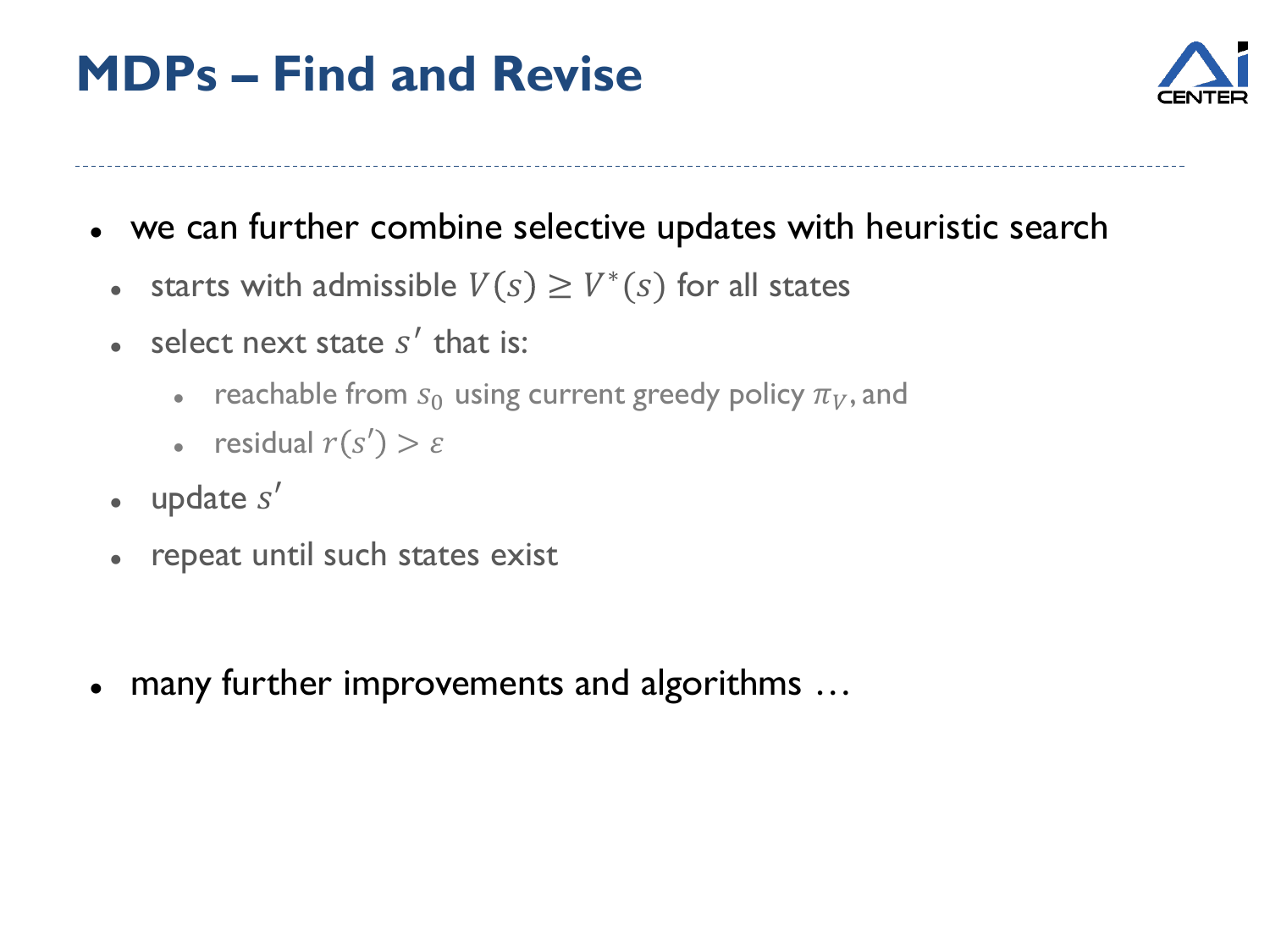### **MDPs – Real-Time Dynamic Programming**

- updates the values only on the path from the starting state to the goal
- during one iteration updates one rollout/trial:
	- start with  $s = s_0$
	- evaluate all actions using Bellman's Q-functions  $Q(s, a)$
	- select action that maximizes current value: arg max  $_{q \in A} Q(s, a)$
	- set  $V(s) \leftarrow Q(s, a)$
	- get resulting state  $s'$
	- if s' is not goal, then  $s \leftarrow s'$  and go to step 2
- can be further improved with labeling (LRTDP) to identify solved states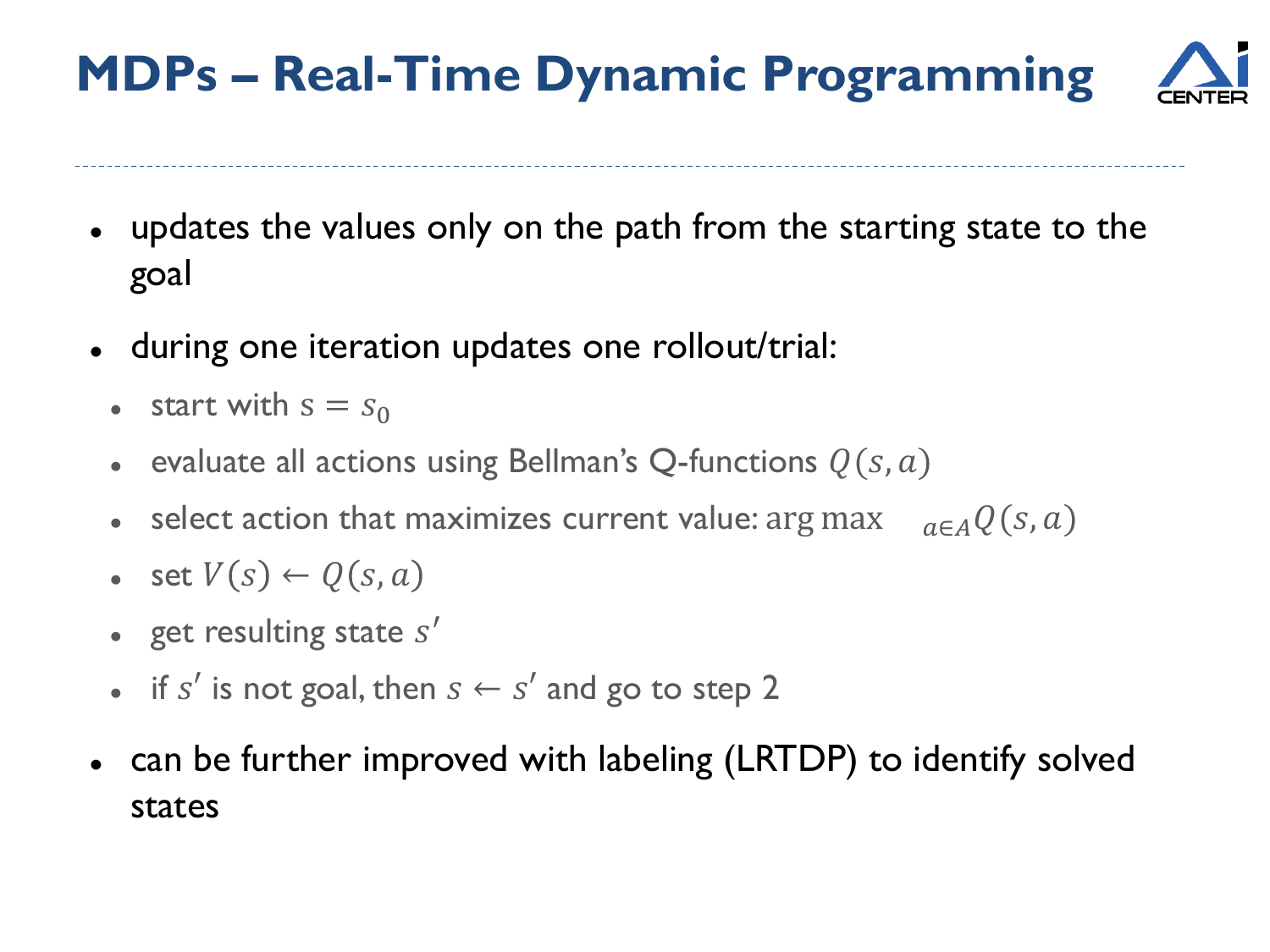

- Monte Carlo Simulation: a technique that can be used to solve a mathematical or statistical problem using repeated sampling to determine the properties of some phenomenon (or behavior)
- Monte-Carlo Planning: compute a good policy for an MDP by interacting with an MDP simulator
- when simulator of a planning domain is available or can be learned from data
	- even if not described as a MDP
	- queries has to be cheap (relatively)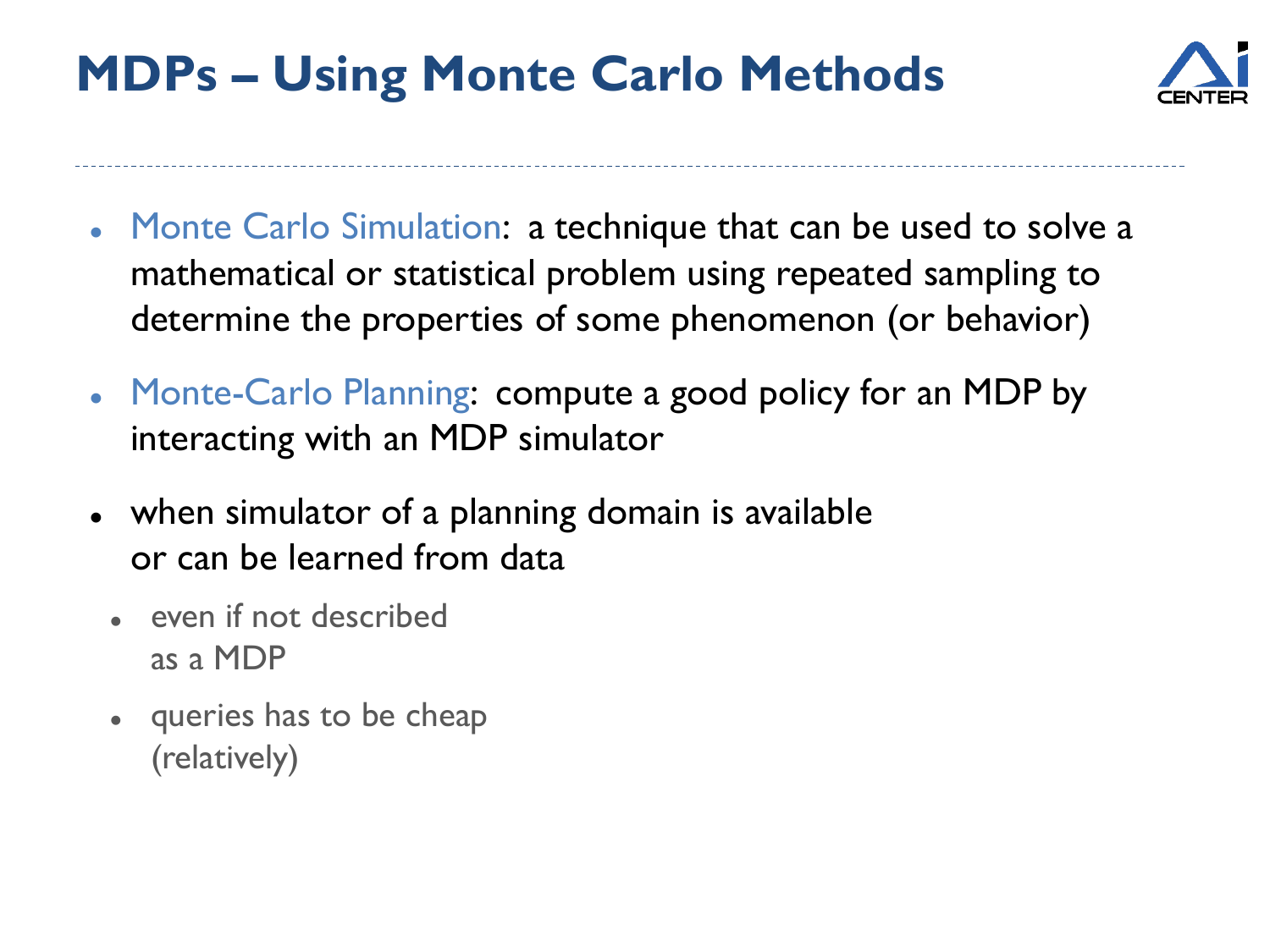

- Monte Carlo sampling is a well known method for searching through large state space
- exploiting MC in sequential decision making has first been successfully designed in (Kocsis & Szepesvari, 2006)

- foundations in mathematical theory
	- Multi-Armed Bandit (MAB) Problem
	- Upper Confidence Bounds (UCB)
	- exploration/exploitation dilemma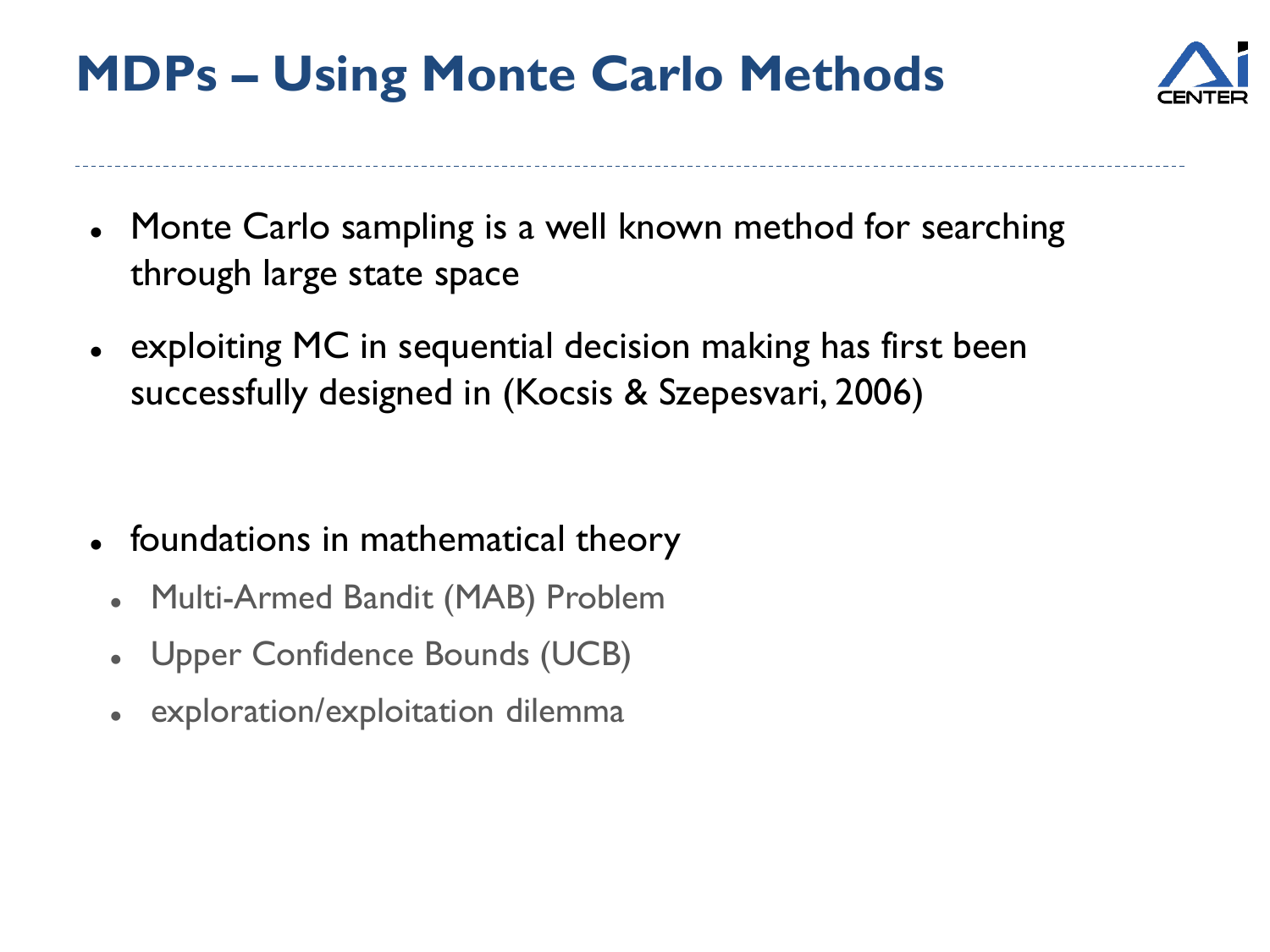

- sequential decision problem (over a single state)
- $k \geq 2$  stochastic actions (arms  $a_i$ )
	- each parameterized with an unknown probability distribution  $v_i$
	- each with a stored expectation  $\mu_i$
	- if executed (pulled) rewarded at random from  $v_i$
- objective
	- get maximal reward after N pulls
	- minimize regret for pulling wrong arm(s)

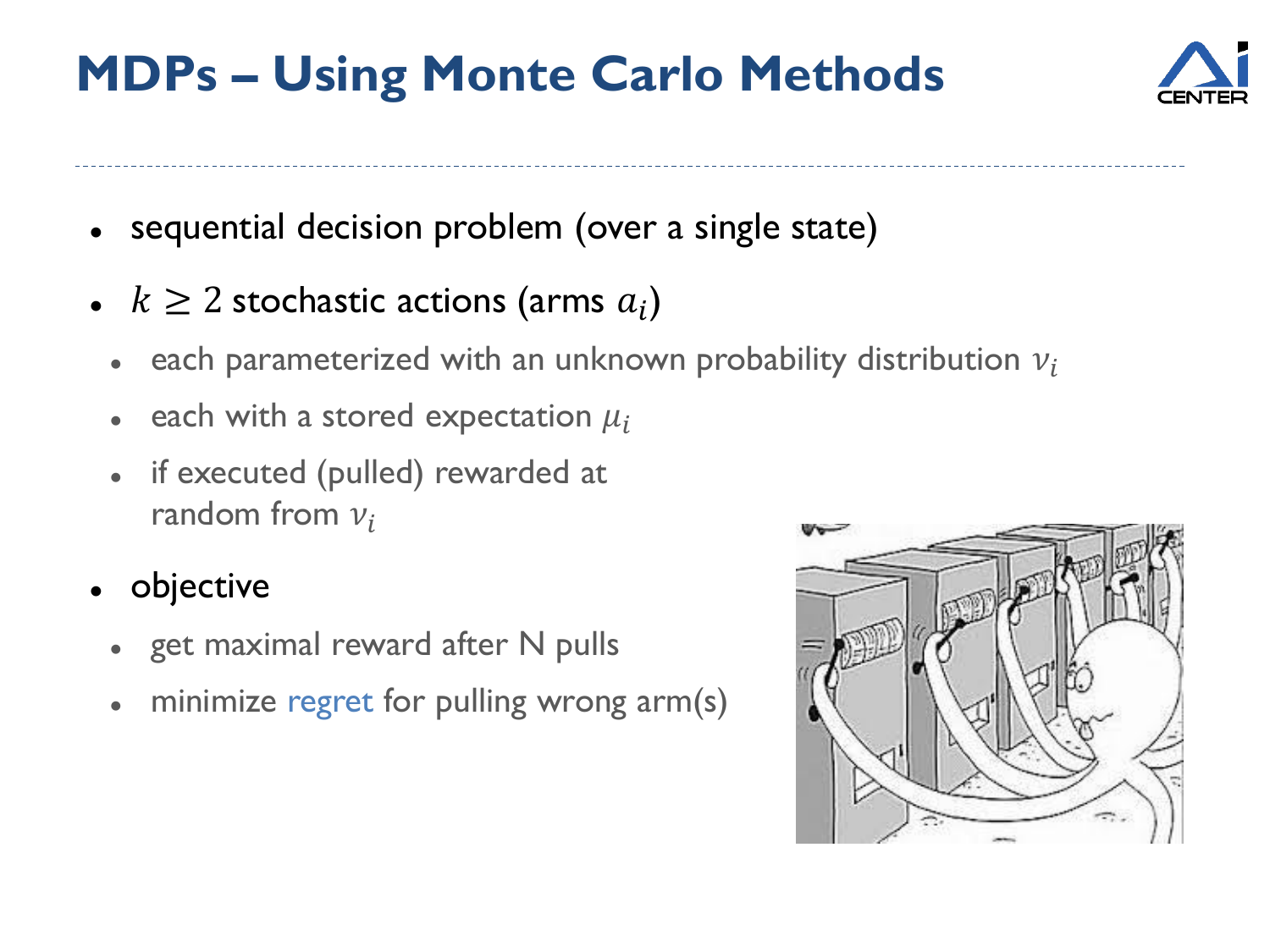#### **MCTS** -  $\epsilon$ -greedy



• parameterized by  $\epsilon$ 

- flip a  $\epsilon$ -biased coin
	- ( $\epsilon$ ): select arm  $a_i$  randomly with uniform probability and update  $\mu_i$
	- $(1 \epsilon)$ : select estimated best arm  $a^*$  and update  $\mu^*$
- typically  $\epsilon \approx 0.1$  (but this can vary depending on circumstances)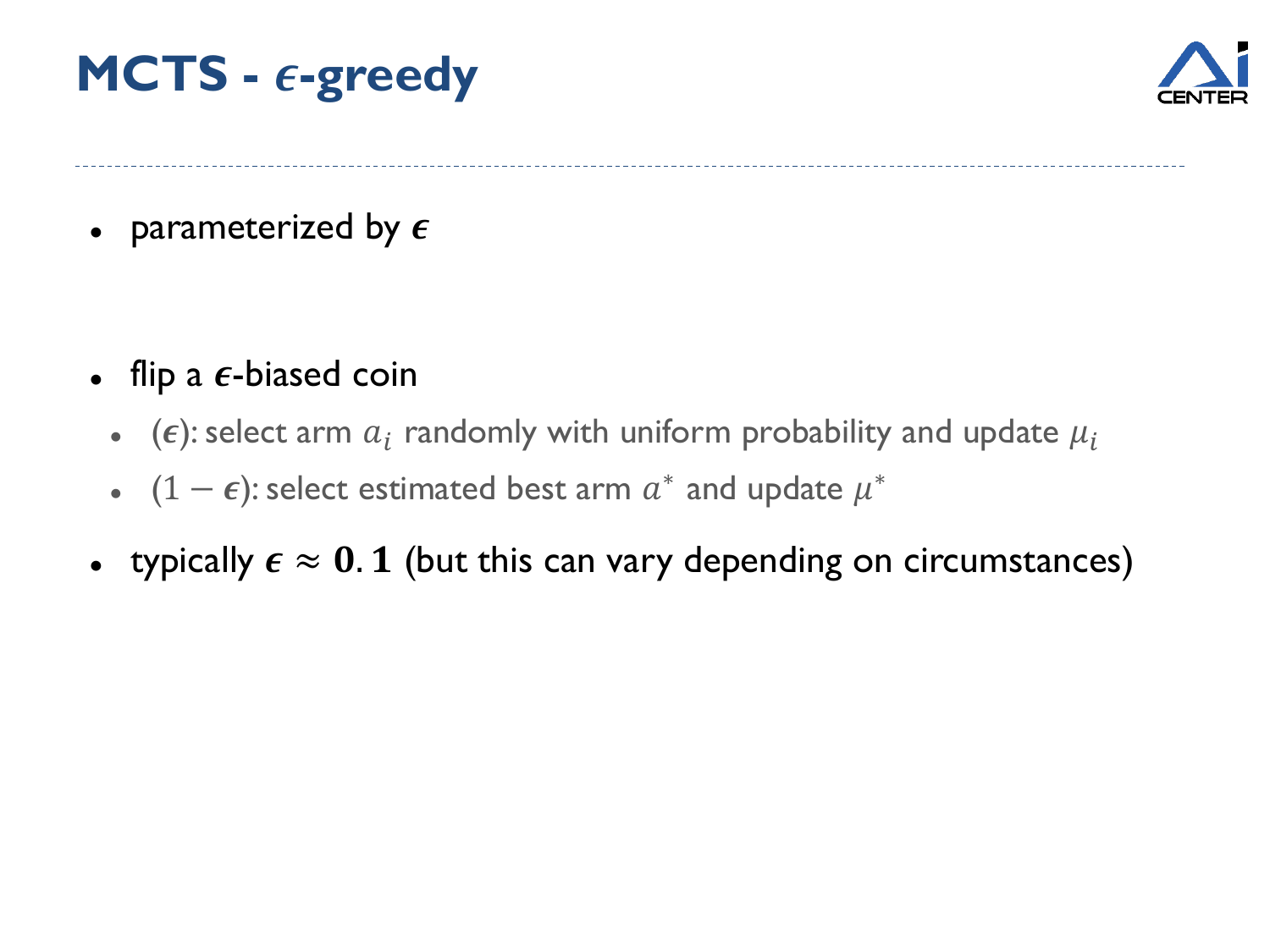#### **MCTS – UCB1**



Upper Confidence Bounds

- UCB1 arm selection:
	- $\bullet$  select arm  $a_i$  maximizing UCB1 formula:

$$
\mu_i + c \sqrt{\frac{\ln n}{n_i}}
$$

and update  $\mu_i$ 

- $n-$  times the state is visited;  $n<sub>i</sub>$  times the action is visited
- $\mu_i$  average reward from the previous plays
- exploration factor ensures to evaluate actions that are evaluated rarely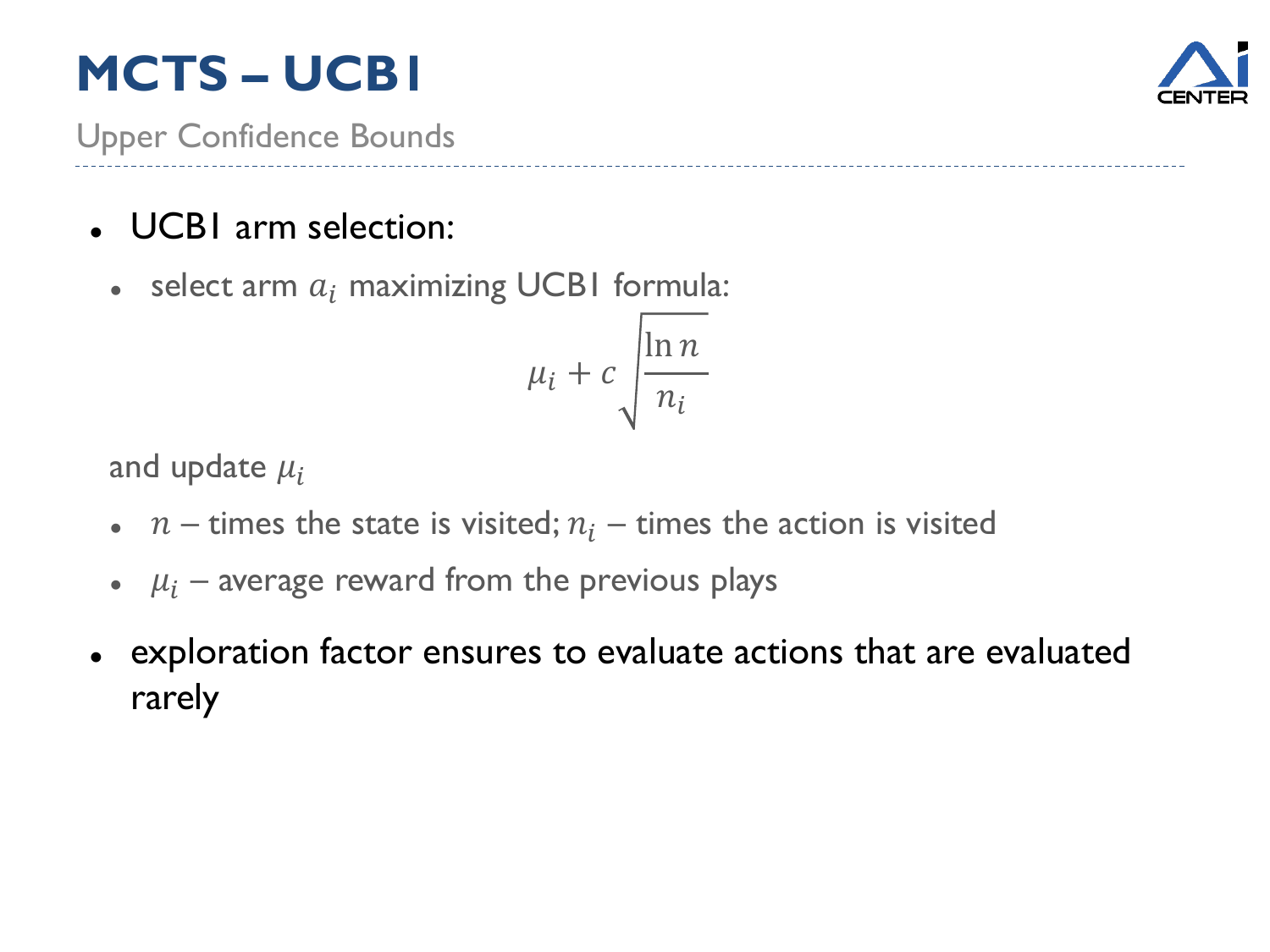#### **MCTS – from UCB1 to UCT**



UCB1 applied on trees – UCT





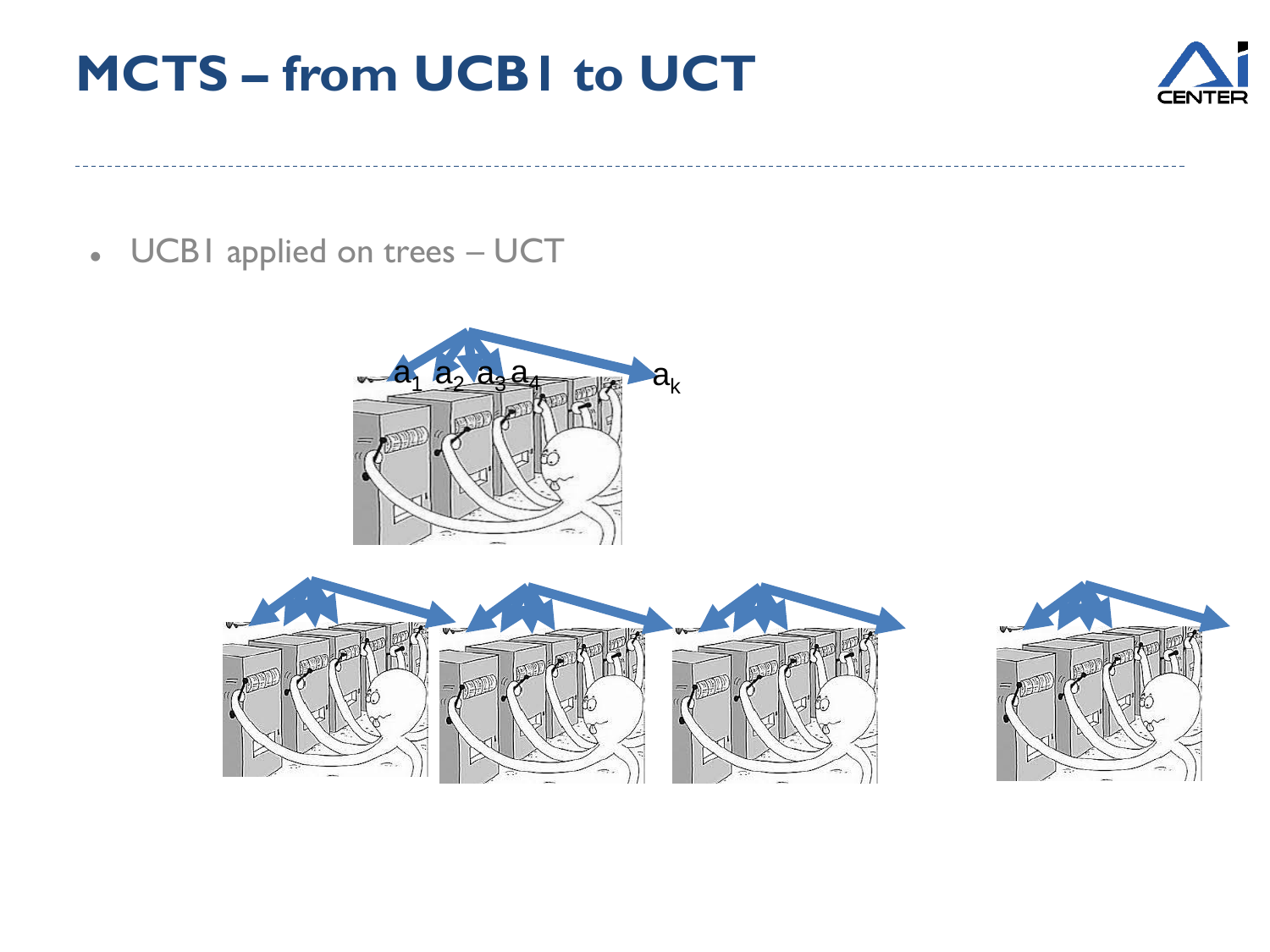#### **MCTS – from UCB1 to UCT**



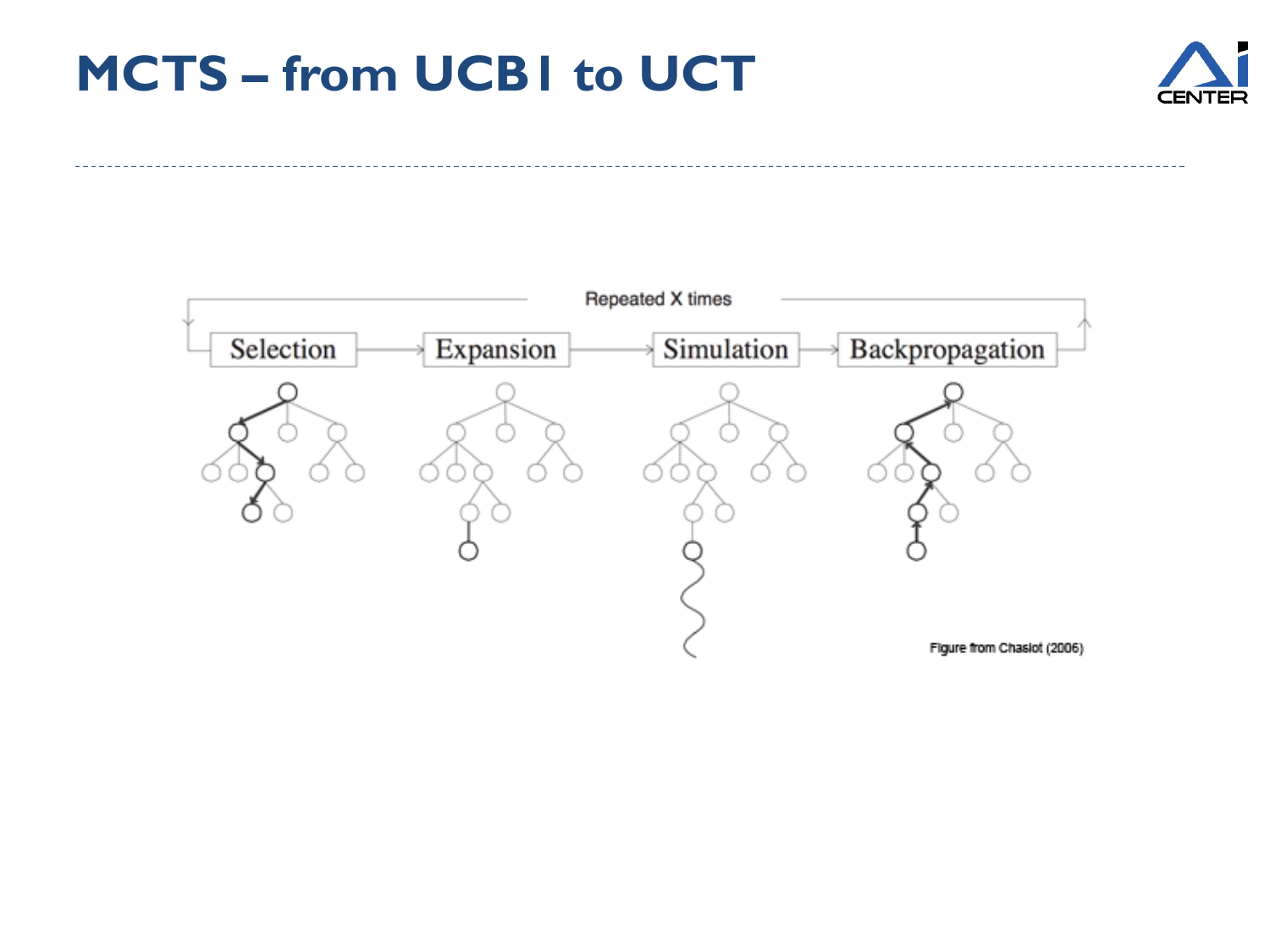### **MCTS – UCT**



Upper Confidence Bounds on Trees

- selection (UCBI)
	- for each action  $a_i$  applicable in  $s$  UCB selects the one that maximizes

$$
c \sqrt{\frac{\ln n}{n_i} + \sum_{s' \in S} T(s, a_i, s') [R(s, a_i, s') + \gamma V(s')]}
$$

- $n-$  times the state is visited;  $n<sub>i</sub>$  times the action is visited
- $\bullet$   $V(s)$  average reward from the previous iterations
- $\cdot$   $c$  exploration constant (linear to expected utility)
- exploration factor ensures to evaluate actions that are evaluated rarely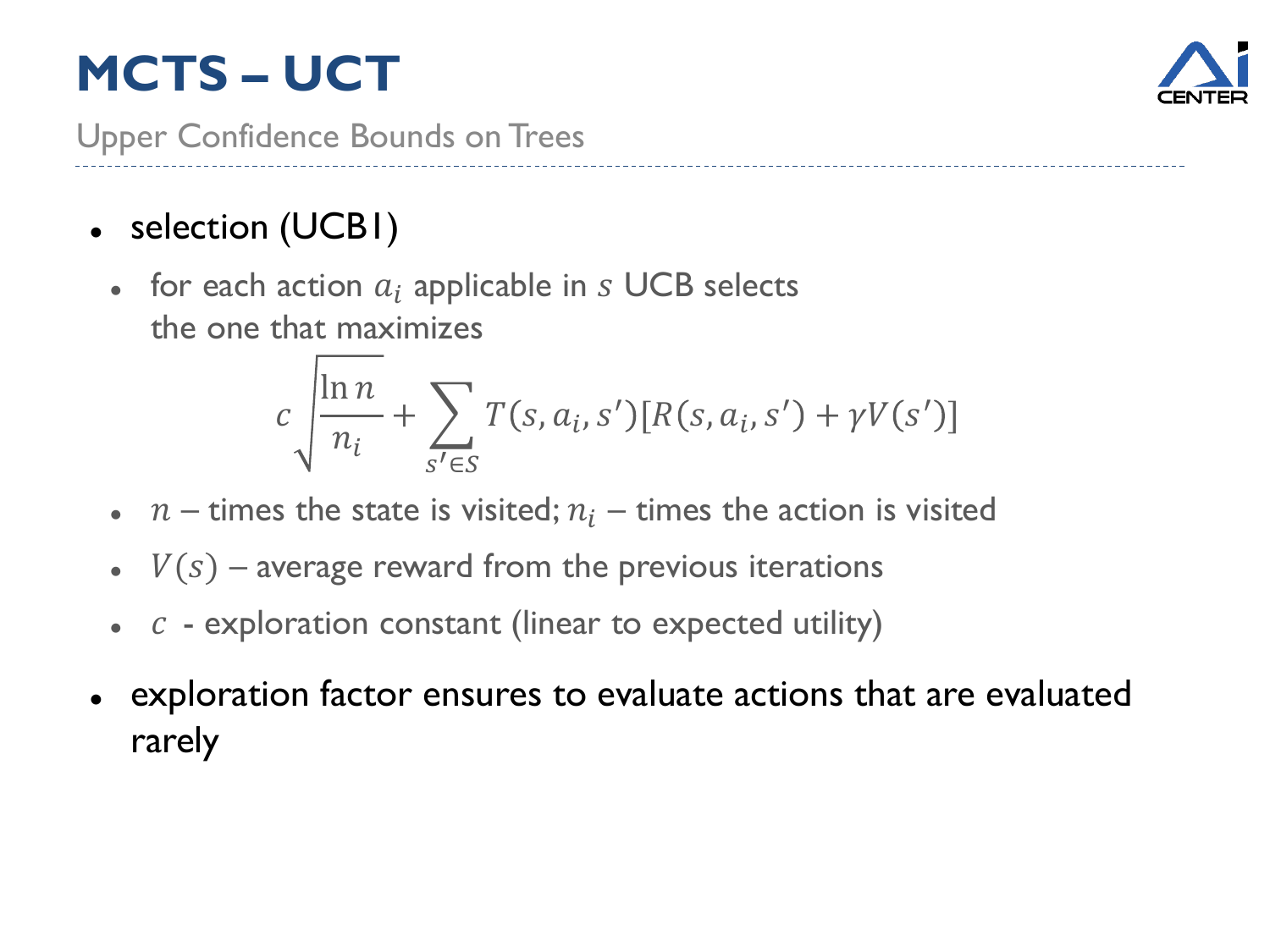## **MCTS – UCT**



Upper Confidence Bounds on Trees

- expansion (MCTS)
	- in a selection node where not all actions were yet sampled, expand (uniformly) randomly one of the new nodes
- simulation (MCTS)
	- (uniformly) randomly select actions in decision nodes
	- using the simulator based on the probabilities in the MDP simulate world behavior in the chance nodes MDP
- backup (MCTS)
	- updating  $\mu_i^S$  for all search tree nodes along the trial based on the rewards (incl. the simulation)